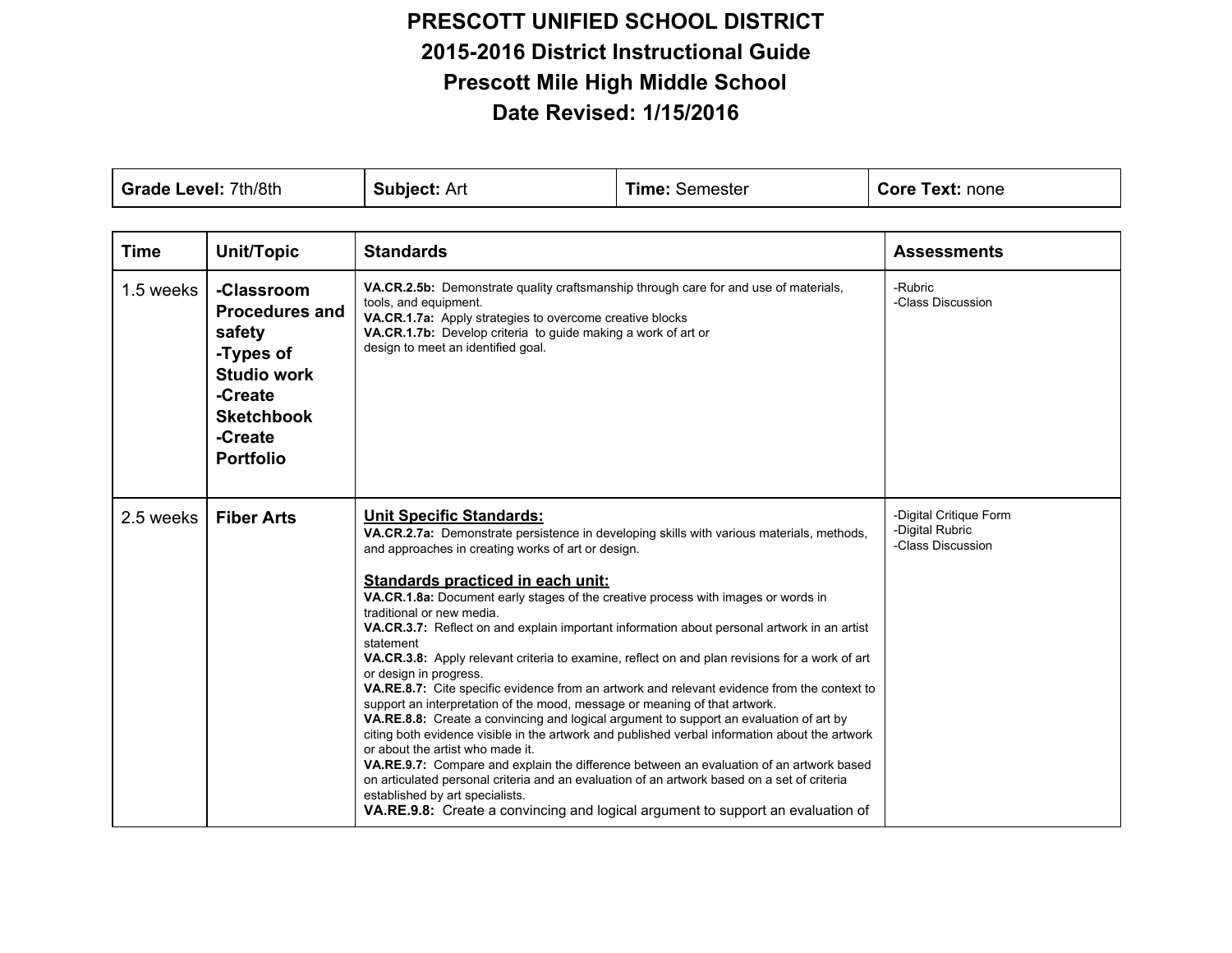|           |                                           | art by citing both primary and secondary sources.                                                                                                                                                                                                                                                                                                                                                                                                                                                                                                                                                                                                                                                                                                                                                                                                                                                                                                                                                                                                                                                                                                                                                                                                                                                                                                                                                                                                                                                                                                                                                                                                                                                                                                                                                                                                                                                                                                                                                                                                                                                                               |                                                                |
|-----------|-------------------------------------------|---------------------------------------------------------------------------------------------------------------------------------------------------------------------------------------------------------------------------------------------------------------------------------------------------------------------------------------------------------------------------------------------------------------------------------------------------------------------------------------------------------------------------------------------------------------------------------------------------------------------------------------------------------------------------------------------------------------------------------------------------------------------------------------------------------------------------------------------------------------------------------------------------------------------------------------------------------------------------------------------------------------------------------------------------------------------------------------------------------------------------------------------------------------------------------------------------------------------------------------------------------------------------------------------------------------------------------------------------------------------------------------------------------------------------------------------------------------------------------------------------------------------------------------------------------------------------------------------------------------------------------------------------------------------------------------------------------------------------------------------------------------------------------------------------------------------------------------------------------------------------------------------------------------------------------------------------------------------------------------------------------------------------------------------------------------------------------------------------------------------------------|----------------------------------------------------------------|
| 2.5 weeks | <b>Drawing</b><br>Theme:<br>Collaboration | <b>Unit Specific Standards:</b><br>VA.CR.1.8b: Collaboratively shape an artistic investigation of an aspect of present day life<br>using contemporary practices of art and design.<br>VA.CR.2.8a: Take risks to pursue ideas, themes, meanings, and approaches that emerge in<br>the process of art making or designing.<br>VA.PR.4.8: Develop and apply criteria for evaluating a collection of artwork for presentation<br>VA.PR.5.7: Based on criteria analyze and evaluate methods for<br>preparing and presenting artworks in an exhibition.<br>VA.PR.5.8: Collaboratively prepare and present selected theme-based<br>artwork for display, and formulate exhibition narratives for the viewer.<br>VA.CN.10.8: Make art collaboratively to reflect on and reinforce positive aspects of group<br>identity.<br>VA.CN.11.8: Distinguish different ways art is used to represent, establish, reinforce, and<br>reflect group identity<br><b>Standards practiced in all units:</b><br>VA.CR.1.8a: Document early stages of the creative process with images or words in<br>traditional or new media.<br>VA.CR.3.7: Reflect on and explain important information about personal artwork in an artist<br>statement<br>VA.CR.3.8: Apply relevant criteria to examine, reflect on and plan revisions for a work of art<br>or design in progress.<br>VA.RE.8.7: Cite specific evidence from an artwork and relevant evidence from the context to<br>support an interpretation of the mood, message or meaning of that artwork.<br>VA.RE.8.8: Create a convincing and logical argument to support an evaluation of art by<br>citing both evidence visible in the artwork and published verbal information about the artwork<br>or about the artist who made it.<br>VA.RE.9.7: Compare and explain the difference between an evaluation of an artwork based<br>on articulated personal criteria and an evaluation of an artwork based on a set of criteria<br>established by art specialists.<br>VA.RE.9.8: Create a convincing and logical argument to support an evaluation of art by<br>citing both primary and secondary sources. | -Digital Critique Form<br>-Digital Rubric<br>-Class Discussion |
| 2.5 weeks | <b>Painting</b>                           | <b>Unit Specific Standards:</b><br>VA.CR.2.8a: Take risks to pursue ideas, themes, meanings, and approaches that emerge in<br>the process of art making or designing.                                                                                                                                                                                                                                                                                                                                                                                                                                                                                                                                                                                                                                                                                                                                                                                                                                                                                                                                                                                                                                                                                                                                                                                                                                                                                                                                                                                                                                                                                                                                                                                                                                                                                                                                                                                                                                                                                                                                                           | -Digital Critique Form<br>-Digital Rubric<br>-Class Discussion |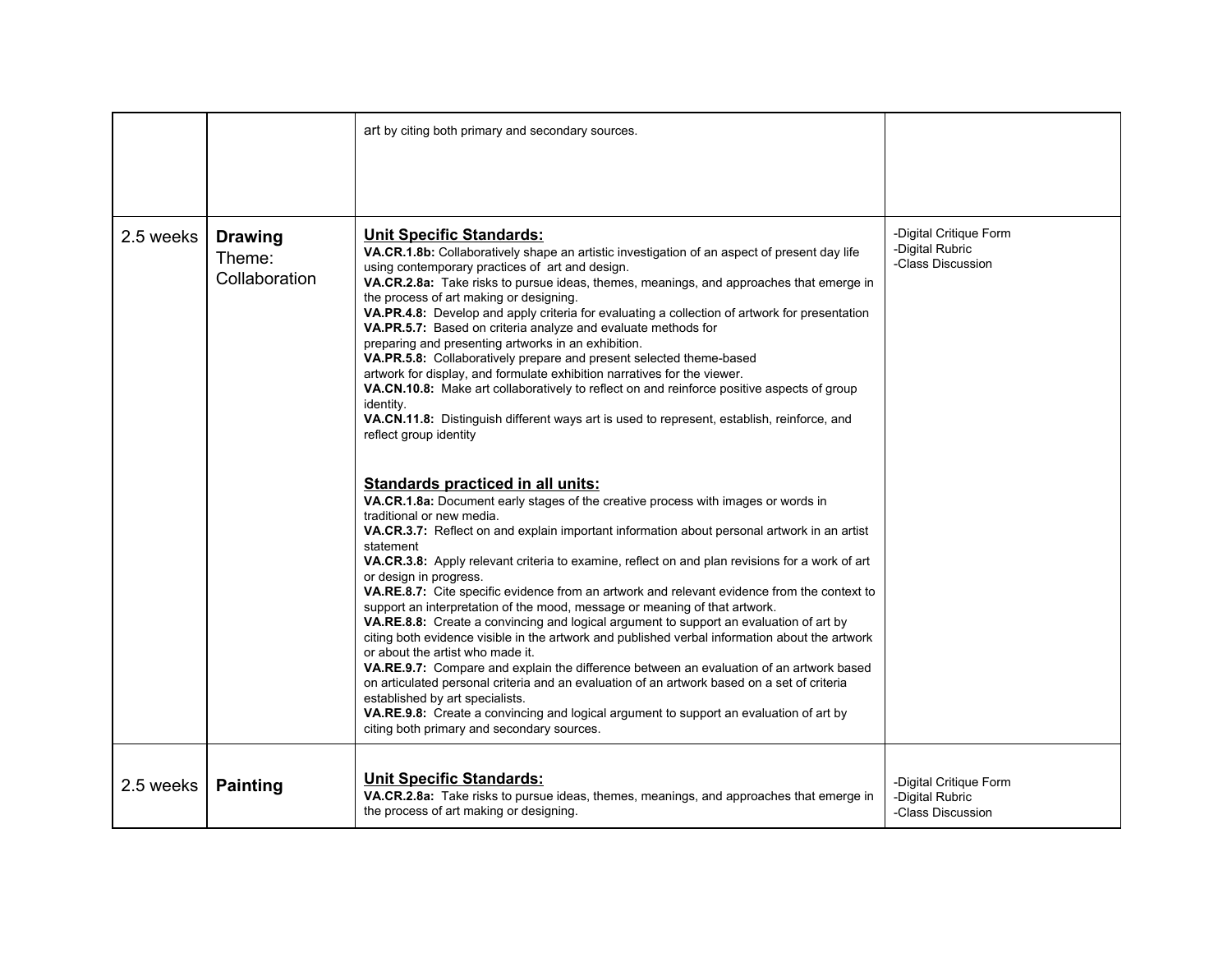|           |                                               | VA.CR.2.8b: Use tools, materials, and processes purposefully and demonstrate awareness<br>of practices, issues, and ethics of<br>appropriation, fair use, copyright, open source, and creative commons as they apply to<br>creating works of art and design.<br><b>Standards practiced in all units:</b><br>VA.CR.1.8.a: Document early stages of the creative process with images or words in<br>traditional or new media.<br><b>VA.CR.3.7:</b> Reflect on and explain important information about personal artwork in an artist<br>statement<br>VA.CR.3.8: Apply relevant criteria to examine, reflect on and plan revisions for a work of art<br>or design in progress.<br>VA.RE.8.7: Cite specific evidence from an artwork and relevant evidence from the context to<br>support an interpretation of the mood, message or meaning of that artwork.<br>VA.RE.8.8: Create a convincing and logical argument to support an evaluation of art by citing<br>both evidence visible in the artwork and published verbal information about the artwork or about<br>the artist who made it.<br>VA.RE.9.7: Compare and explain the difference between an evaluation of an artwork based on<br>articulated personal criteria and an evaluation of an artwork based on a set of criteria established<br>by art specialists.<br><b>VA.RE.9.8:</b> Create a convincing and logical argument to support an evaluation of art by citing<br>both primary and secondary sources. |                                                                |
|-----------|-----------------------------------------------|---------------------------------------------------------------------------------------------------------------------------------------------------------------------------------------------------------------------------------------------------------------------------------------------------------------------------------------------------------------------------------------------------------------------------------------------------------------------------------------------------------------------------------------------------------------------------------------------------------------------------------------------------------------------------------------------------------------------------------------------------------------------------------------------------------------------------------------------------------------------------------------------------------------------------------------------------------------------------------------------------------------------------------------------------------------------------------------------------------------------------------------------------------------------------------------------------------------------------------------------------------------------------------------------------------------------------------------------------------------------------------------------------------------------------------------------------------------------|----------------------------------------------------------------|
| 2.5 weeks | <b>Mixed Media</b><br>Theme:<br>Communication | <b>Unit Specific Standards:</b><br>VA.CR.2.7c: Apply visual organizational strategies to design and produce artwork of art,<br>design, or media that clearly communicates information or ideas.<br>VA.CR.2.8c: Select, organize, and design images and words to make visually clear and<br>compelling presentations.<br>VA.RE.7.7b: Analyze multiple ways that images influence specific audiences.<br>VA.RE.7.8b: Compare and contrast contexts in which viewers encounter<br>images that influence ideas, emotions, and actions.<br><b>Standards practiced in all units:</b><br>VA.CR.1.8.a: Document early stages of the creative process with images or words in<br>traditional or new media.<br>VA.CR.3.7: Reflect on and explain important information about personal artwork in an artist<br>statement<br>VA.CR.3.8: Apply relevant criteria to examine, reflect on and plan revisions for a work of art<br>or design in progress.<br>VA.RE.8.7: Cite specific evidence from an artwork and relevant evidence from the context to<br>support an interpretation of the mood, message or meaning of that artwork.<br><b>VA.RE.8.8:</b> Create a convincing and logical argument to support an evaluation of art by<br>citing both evidence visible in the artwork and published verbal information about the artwork<br>or about the artist who made it.<br><b>VA.RE.9.7:</b> Compare and explain the difference between an evaluation of an artwork based     | -Digital Critique Form<br>-Digital Rubric<br>-Class Discussion |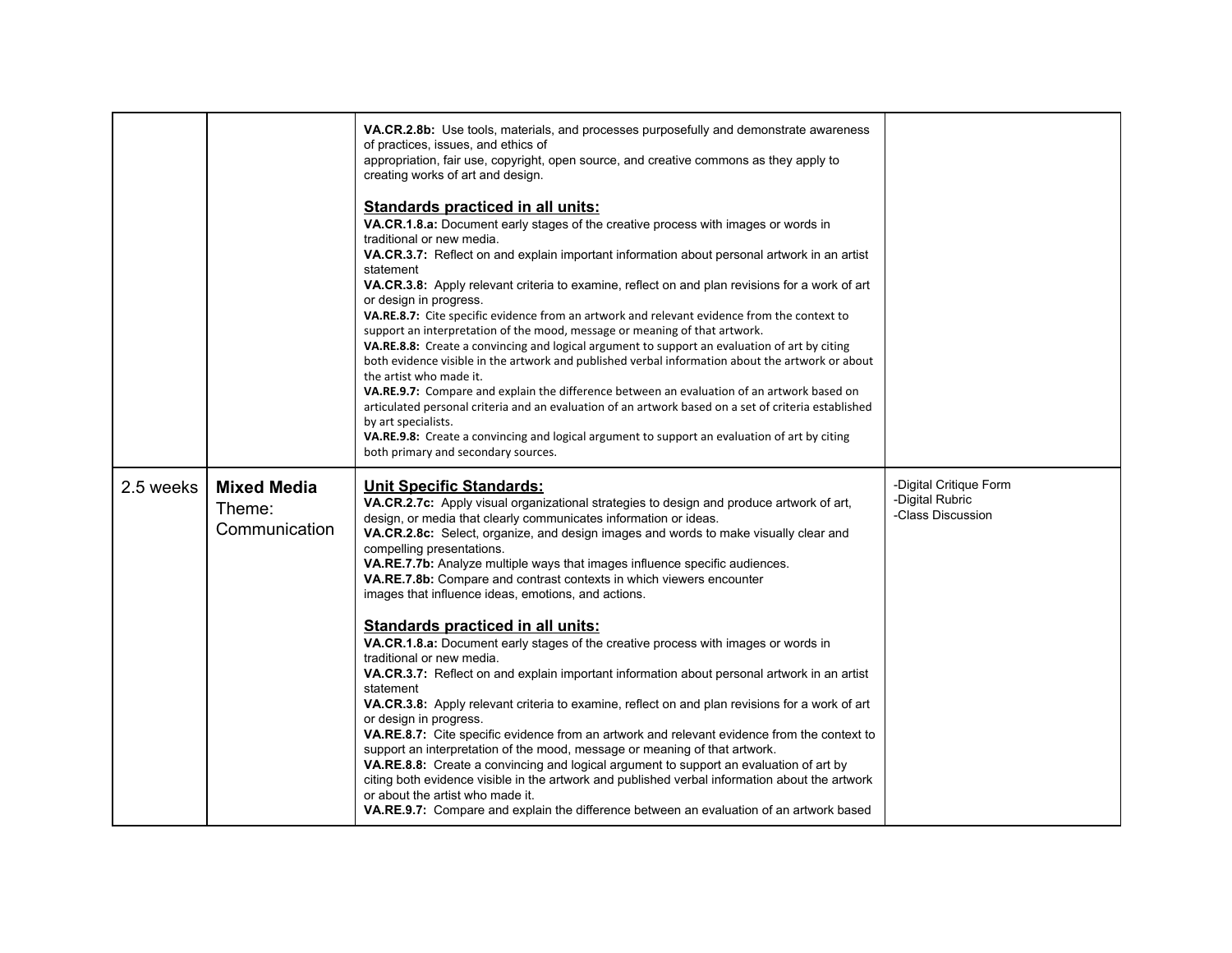|           |                                                    | on articulated personal criteria and an evaluation of an artwork based on a set of criteria<br>established by art specialists.<br>VA.RE.9.8: Create a convincing and logical argument to support an evaluation of art by<br>citing both primary and secondary sources.                                                                                                                                                                                                                                                                                                                                                                                                                                                                                                                                                                                                                                                                                                                                                                                                                                                                                                                                                                                                                                                                                                                                                                                                                                                                                                                                                                                                                                                                                                                                                                                                                                                                                                                                                                                                                                                                                         |                                                                |
|-----------|----------------------------------------------------|----------------------------------------------------------------------------------------------------------------------------------------------------------------------------------------------------------------------------------------------------------------------------------------------------------------------------------------------------------------------------------------------------------------------------------------------------------------------------------------------------------------------------------------------------------------------------------------------------------------------------------------------------------------------------------------------------------------------------------------------------------------------------------------------------------------------------------------------------------------------------------------------------------------------------------------------------------------------------------------------------------------------------------------------------------------------------------------------------------------------------------------------------------------------------------------------------------------------------------------------------------------------------------------------------------------------------------------------------------------------------------------------------------------------------------------------------------------------------------------------------------------------------------------------------------------------------------------------------------------------------------------------------------------------------------------------------------------------------------------------------------------------------------------------------------------------------------------------------------------------------------------------------------------------------------------------------------------------------------------------------------------------------------------------------------------------------------------------------------------------------------------------------------------|----------------------------------------------------------------|
| 2.5 weeks | <b>Ceramics</b><br>Theme:<br>Local Inspired<br>Art | <b>Unit Specific Standards:</b><br>VA.PR.4.7: Compare how technologies have changed the way artwork is presented and<br>experienced<br>VA.CR.2.7b: Apply standards of craftsmanship with tools, materials and processes and<br>demonstrate awareness of ethical responsibility to oneself and others when posting and<br>sharing images and other materials through the Internet, social media, and other<br>communication formats.<br><b>VA.PR.6.7:</b> Analyze how preservation and security measures can affect viewing and<br>experiencing art.<br>VA.PR.6.8: Analyze how the choice of what art or design to preserve reflects the values of<br>the community.<br>VA.RE.7.7a: Explain how the location of artworks/artifacts influence<br>how they are perceived and valued.<br>VA.RE.7.8a: Explain how artists' choices of visual characteristics are influenced by the<br>culture and environment in which they live.<br>VA.CN.10.7: Make art inspired by community art and/or by art made by local artists.<br><b>Standards practiced in all units:</b><br>VA.CR.1.8.a: Document early stages of the creative process with images or words in<br>traditional or new media.<br>VA.CR.3.7: Reflect on and explain important information about personal artwork in an artist<br>statement<br>VA.CR.3.8: Apply relevant criteria to examine, reflect on and plan revisions for a work of art<br>or design in progress.<br>VA.RE.8.7: Cite specific evidence from an artwork and relevant evidence from the context to<br>support an interpretation of the mood, message or meaning of that artwork.<br>VA.RE.8.8: Create a convincing and logical argument to support an evaluation of art by<br>citing both evidence visible in the artwork and published verbal information about the artwork<br>or about the artist who made it.<br>VA.RE.9.7: Compare and explain the difference between an evaluation of an artwork based<br>on articulated personal criteria and an evaluation of an artwork based on a set of criteria<br>established by art specialists.<br>VA.RE.9.8: Create a convincing and logical argument to support an evaluation of art by | -Digital Critique Form<br>-Digital Rubric<br>-Class Discussion |
| 2.5 weeks | Printmaking                                        | citing both primary and secondary sources.<br><b>Unit Specific Standards:</b><br>VA.CR.2.8a: Take risks to pursue ideas, themes, meanings, and approaches that emerge in<br>the process of art making or designing.<br>VA.CN.11.7: Analyze how response to art is influenced by understanding the time and place                                                                                                                                                                                                                                                                                                                                                                                                                                                                                                                                                                                                                                                                                                                                                                                                                                                                                                                                                                                                                                                                                                                                                                                                                                                                                                                                                                                                                                                                                                                                                                                                                                                                                                                                                                                                                                               | -Digital Critique Form<br>-Digital Rubric<br>-Class Discussion |